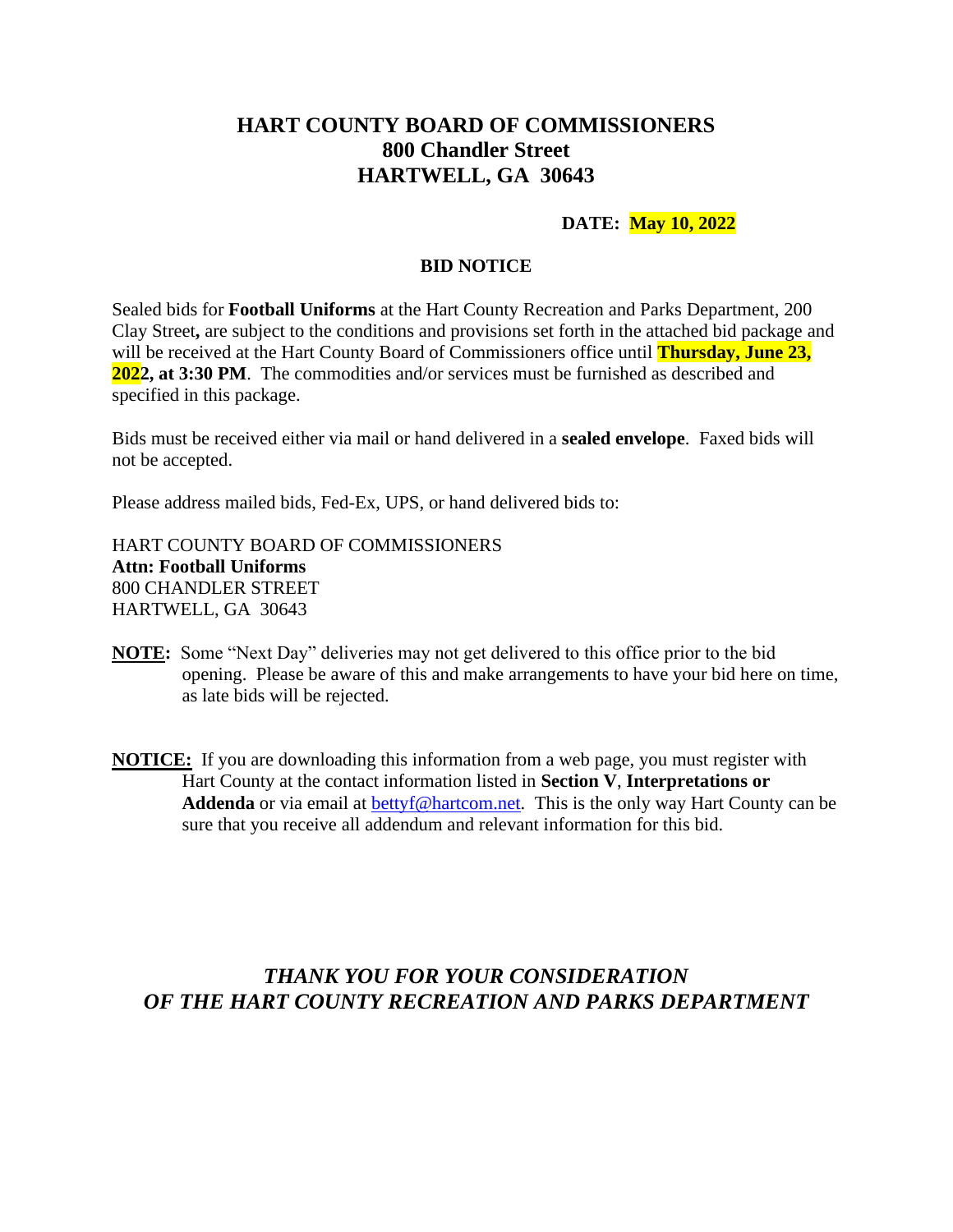

# **HART COUNTY RECREATION AND PARKS DEPARTMENT BIDS FOR Football Uniforms**

**DATE BIDS DUE: Thursday, June 23, 2022 3:30 p.m.**

## **BID FORM HART COUNTY BOARD OF COMMISSIONERS 800 CHANDLER ST., HARTWELL, GA 30643**

The (Company)

submits herewith Bid in response to bid request in this package, and in compliance with the description(s) and/or specification(s) attached hereto:

# **NOTE: You must sign and complete the Bid Supplemental Form also.**

### **PRICE**:

(see attached list price sheet)

The following Addenda to the Bidding and Contract Documents are acknowledged:

Addendum No:  $Dated:$ 

Addendum No: \_\_\_\_\_\_\_\_\_\_\_\_\_\_\_\_ Dated: \_\_\_\_\_\_\_\_\_\_\_\_\_\_\_\_

OFFICIAL COMPANY ADDRESS

| CITY/STATE/ZIP   |  |  |  |
|------------------|--|--|--|
| <b>SIGNATURE</b> |  |  |  |

PRINT NAME

TITLE TIME THAT IS NOT THE TIME TO A REPORT OF THE TIME TO A REPORT OF THE TIME OF THE TIME OF THE TIME OF THE PHONE **Example 2018** 

| $\mathbf{A}$ |  |  |
|--------------|--|--|
|              |  |  |

| $EMAH$ . |  |
|----------|--|
|----------|--|

Corporate Seal (if applicable)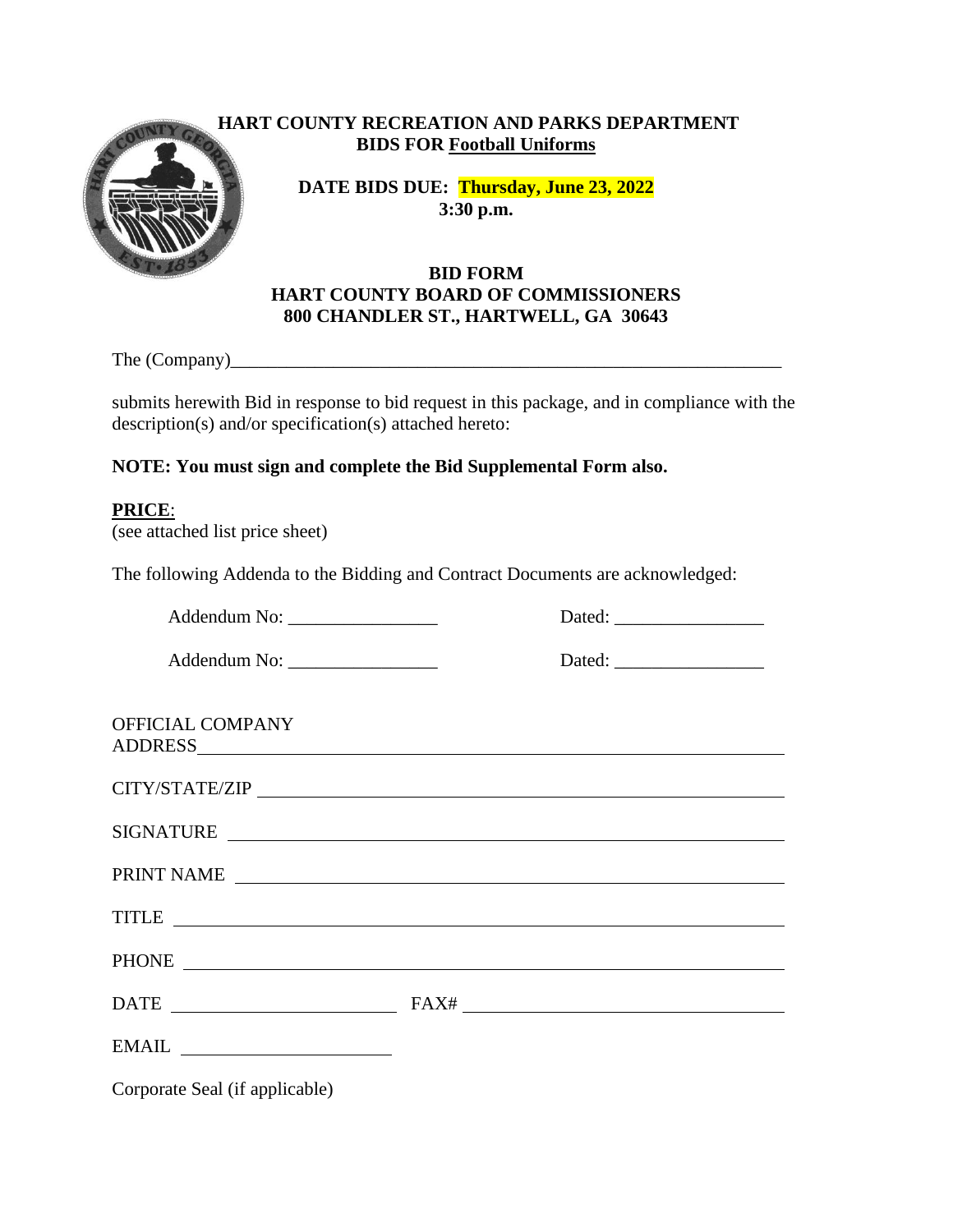### **BID FOR FOOTBALL UNIFORMS PRICE LIST SHEET**

### **SCOPE of Work:**

The Hart County Recreation and Parks Department is seeking bids for the 2022 Football Program uniforms. There will be approximately 100-125 football players. Actual numbers will be determined through program registration.

Vendor is to provide a jersey and pants for the Youth Football program participants and a t-shirt for the Flag Football program. Listed below are the specifications for the t-shirts, jersey and pants. Extra t-shirts, jerseys and pants should be available as needed due to added participants or wrong size within one (1) week of order. Uniforms will be available in numerous colors. Vendor will meet with Recreation and Parks Director to finalize and verify sizes before an order is made. Vendor will provide two (2) full uniform size runs for fitting participants. Price will include any setup and delivery charges.

**List prices per individual item or set**

# **FLAG FOOTBALL JERSEYS**

**List Name Brand**: **Flag Football Jerseys (or equal quality): Youth Size \$\_\_\_\_\_\_\_\_ Adult size \$\_\_\_\_\_\_\_\_** 100% polyester moisture wicking shirt. Various colors upon order. Two contrasting color numbers will be printed on the front and back of the jersey. Single color letters "HCRD" will also be printed above the two color team name on the front of the jersey. The team name will be located above the numbers on the front of the jersey. ALL artwork must be approved before printing begins by the Recreation and Parks Department Director.

#### **List Name Brand**: \_\_\_\_\_\_\_\_\_\_\_\_\_\_\_\_\_\_\_\_\_\_\_\_\_\_\_\_\_\_\_\_\_\_\_\_\_\_\_\_

### **FOOTBALL JERSEYS**

**Football Jerseys (or equal quality): Youth Size \$\_\_\_\_\_\_\_\_ Adult size \$\_\_\_\_\_\_\_\_**

Dazzel polyester double ply cowl. Mitered, spandex/polyester, "V" neck collar. Elasticized polyester dazzle sleeves. 10 oz. high luster polyester porthole mesh body. Cover stitched for maximum durability. Waist length. Must be cut for shoulder pads. Various colors upon order. Two contrasting color numbers will be printed on the front (8 inch) and back (10 inch) of the jersey. Single color letters "HCRD" will also be printed above the two color team name on the front of the jersey. ALL artwork must be approved before printing begins by the Recreation and Parks Department Director.

### **Available Sizes**

Youth: small, medium, large, XL Adult: small, medium, large, XL, 2XL, 3XL, 4XL.

#### **List Name Brand**: \_\_\_\_\_\_\_\_\_\_\_\_\_\_\_\_\_\_\_\_\_\_\_\_\_\_\_\_\_\_\_\_\_\_\_\_\_\_\_\_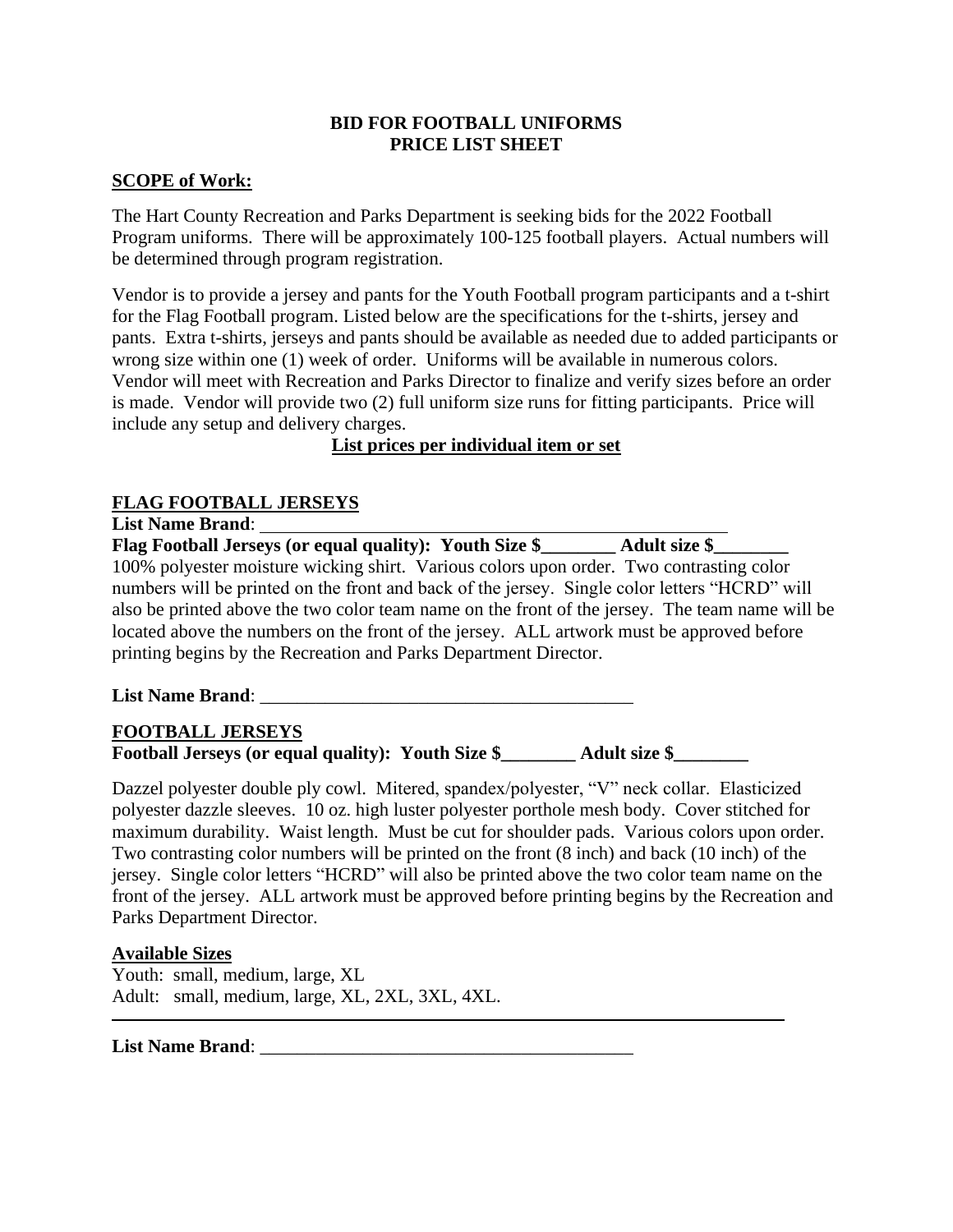# **FOOTBALL PANTS**

# **Football Pants (or equal quality): Youth Size \$\_\_\_\_\_\_\_\_\_\_ Adult Size \$\_\_\_\_\_\_\_\_\_**

100 % polyester double knit, full athletic cut, 2 ½ inch elastic waist, solid fly front, five panel construction, Duke crotch, sewn-in pads (hip, tail, thigh, & knee), half web belt attached, nickel plated D ring. Multiple colors available.

### **Available Sizes Requested:**

Youth: small, medium, large, XL, 2XL, 3XL, 4XL Adult: small, medium, large, XL, 2XL, 3XL, 4XL, 5XL.

**List Name Brand**:

The business that is awarded the bid will need to have two (2) sets of both Youth & Adult sample size runs of each jersey and pant. The uniform order will be placed on a date to be determined due to the current health status. Awarding this bid or not awarding this bid will be determined by the status of the current health situation. Order must be sorted and bagged by team with each participant's uniform bagged and their name on the bag.

Uniform designs must be pre-approved by the Recreation and Parks Director. For any questions, contact James A. Owens, Director, at (706) 376-8528 or [jowens@hartcountyga.gov.](mailto:jowens@hartcountyga.gov)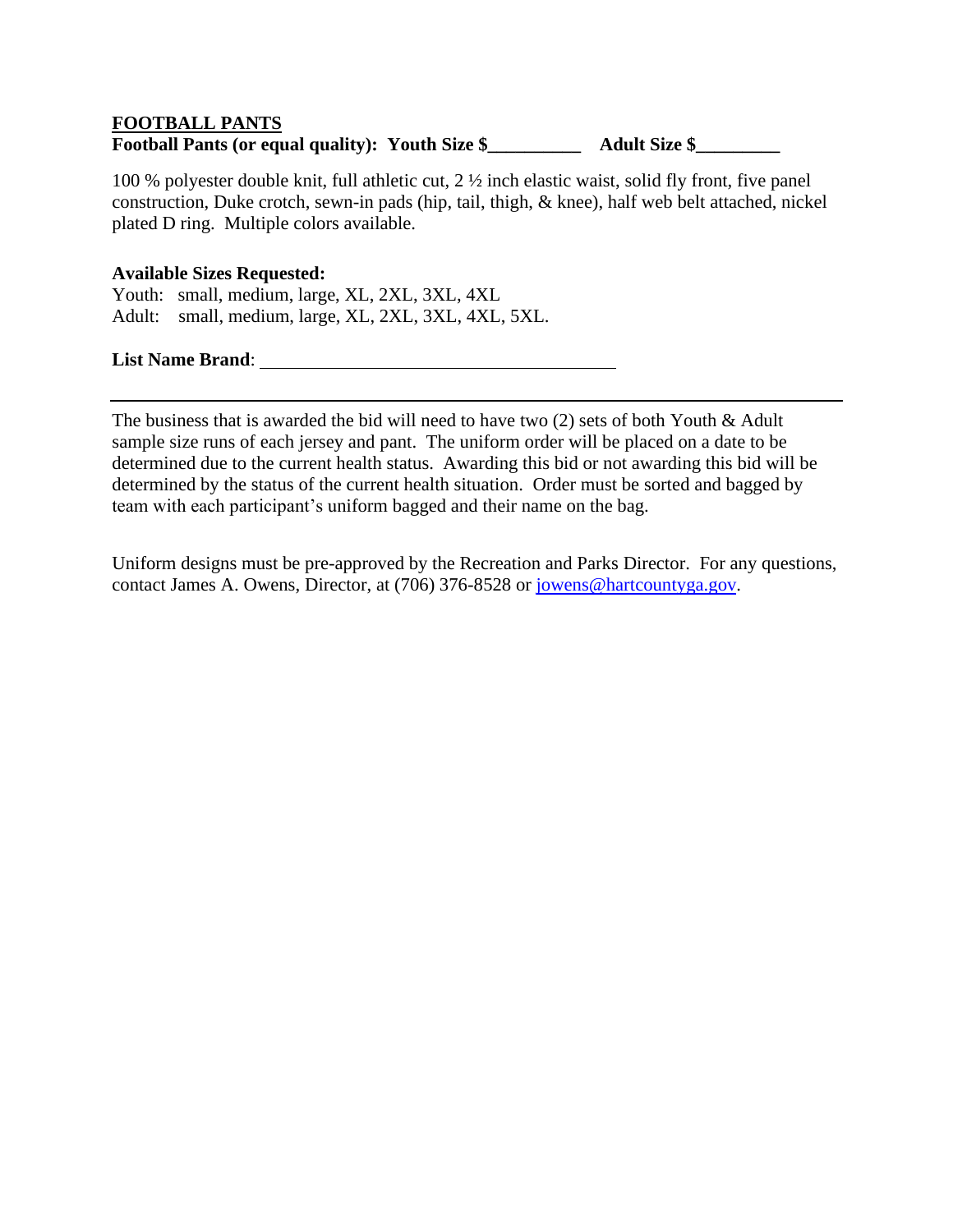# **BID SUPPLEMENTAL FORM HART COUNTY BOARD OF COMMISSIONERS**

DATE: \_\_\_\_\_\_\_\_\_\_\_\_\_\_\_\_\_\_\_\_\_\_\_\_\_\_\_\_\_

NOTICE: *Hart County Purchasing Policy prohibits awards to a (1) county employee, (2) employee of a constitutional officer, (3) a Board of Commissioner Member, (4) Constitutional Officer or to a company/business where a county employee/Constitutional Officer holds any interest. These prohibitions also apply to immediate family members of those listed above.* By signing below you are confirming that these prohibitions do not apply to your company/bid.

References: Name Title Organization Phone Number email address

1.

2.

3.

\_\_\_\_\_\_\_\_\_\_\_\_\_\_\_\_\_\_\_\_\_\_\_\_\_\_\_\_\_\_\_\_\_\_\_\_\_\_\_\_\_\_\_\_\_\_\_\_\_(Bidder) takes the following

exceptions to the specification and bid documents: (Please include all changes or equivalent offerings to this bid below or on an additional sheet of paper) **(Important: See Section II)**

SIGNATURE: \_\_\_\_\_\_\_\_\_\_\_\_\_\_\_\_\_\_\_\_\_\_\_\_\_\_\_\_\_\_\_\_\_\_\_\_\_\_\_\_\_\_\_\_\_\_\_\_\_\_\_\_\_\_\_\_

Date: **\_\_\_\_\_\_\_\_\_\_\_\_\_\_\_\_\_\_\_\_\_\_\_**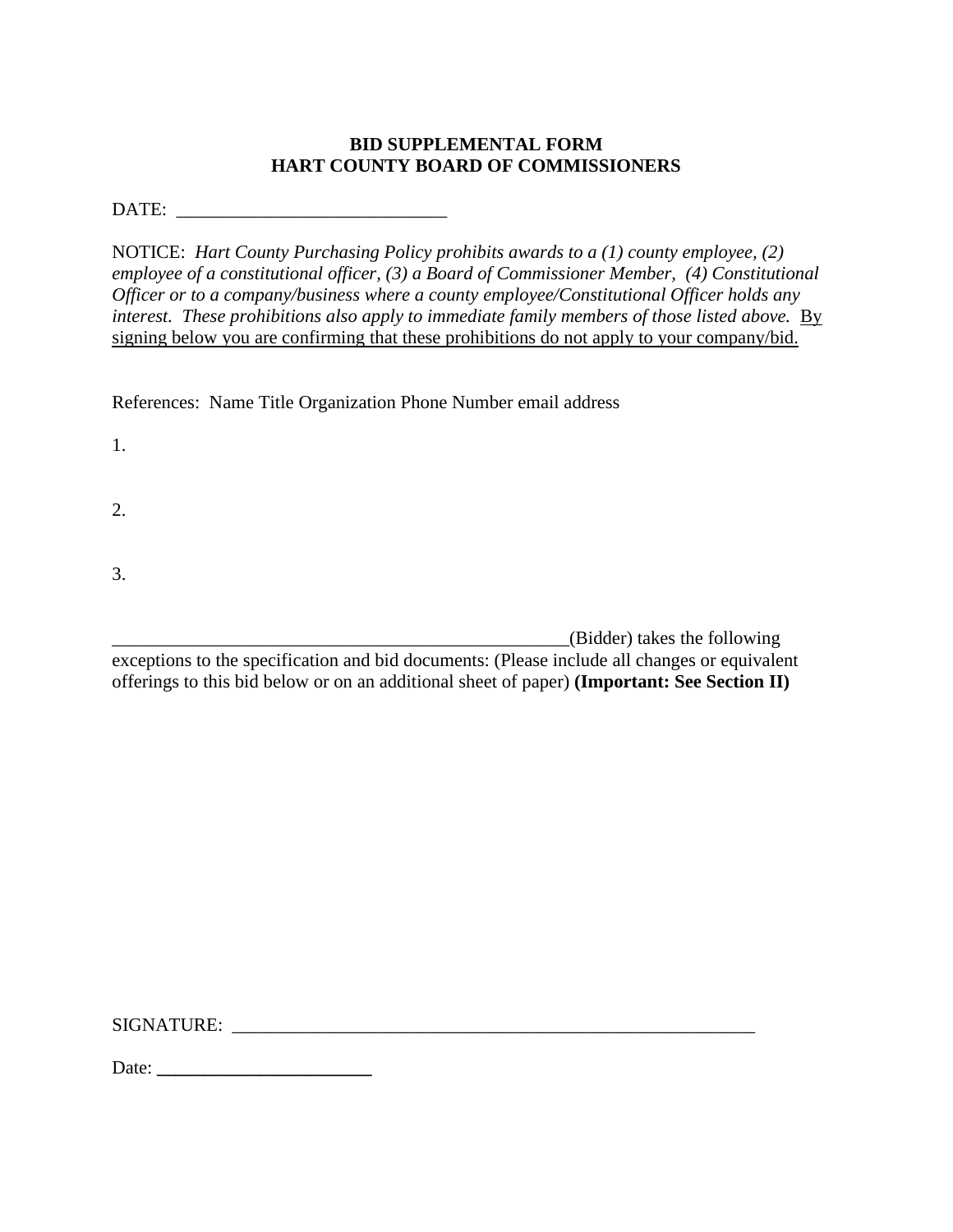# **I. GENERAL INFORMATION FOR BIDDERS**

Hart County Reserves the right to reject any and all bids, further negotiate with one or more bidders, and waive any technicalities or informalities if it is deemed in the best interest of the County. Hart County assumes no responsibility in the costs incurred by the bidder in preparing a response.

It is the bidder's responsibility to verify all quantities and specifications are met to perform the work as specified herein, before submitting their bid. Price submitted shall include all labor and materials for completion of the work. In the event of a conflict between these specifications and any referenced specifications, the higher quality specification shall supersede. Qualities listed are approximate and may be varied at the discretion of the Owner.

Bids submitted and prices submitted shall be valid for 90 days after submittal of bids. After this 90 day period, the bidder has the right to withdraw his pricing or be awarded the work at the bid price should the County choose to award this work. If only one bid is received, the County may choose to not open the bid and solicit additional bids prior to opening all bids in a public meeting.

If unit prices are required to be submitted with bid, these unit prices will be applied to any changes that occur in the project as directed by the owner through a formal change order. The unit prices submitted will include all expenses including engineering, profit, overhead or any other expenses occurring with the charged unit. Changes/unit prices will apply to both additions and deletions of work.

# **II. INTERPRETATIONS OR ADDENDA**

Any questions concerning this invitation should be directed via fax or mailed to:

James A. Owens, CPRP Recreation and Parks Director 200 Clay Street Hartwell, GA 30643 Fax: 706-376-8528 [jowens@hartcountyga.gov](mailto:jowens@hartcountyga.gov)